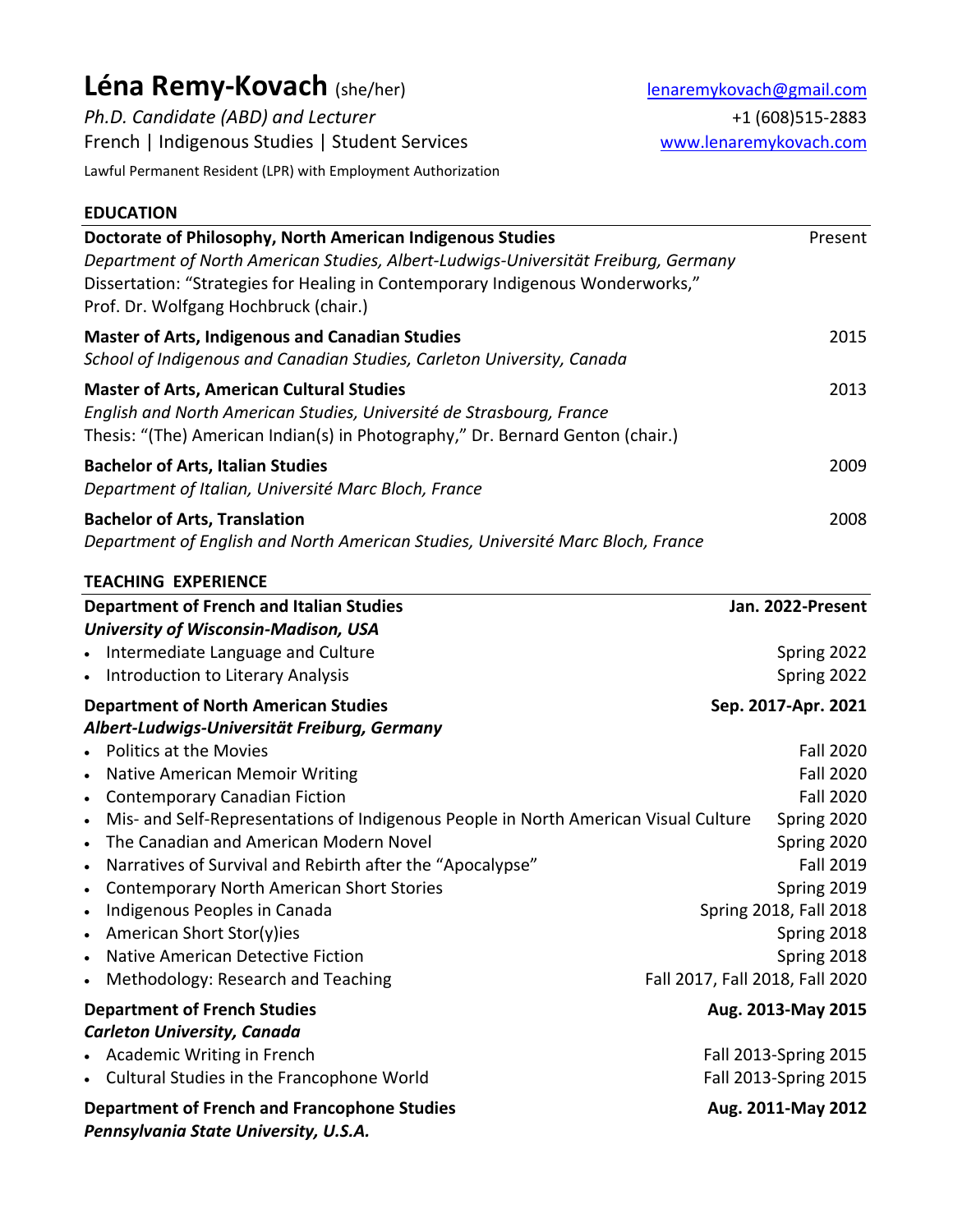- French as a Foreign Language, Beginners Fall 2011, Spring 2012
- French as a Foreign Language, Intermediate Fall 2011, Spring2012

# **Department of English and North American Studies Sep. 2008-May 2010** *Université de Strasbourg, France*

- Translation (French to English and English to French) Fall 2008-Spring 2010
- 

# **OTHER ACADEMIC EMPLOYMENT**

#### **Student Staff Secretary CENSISTED SEPTEMBER 2008-May 2011**

*Office of the Registrar, College of Foreign Languages, Université Marc Bloch, Strasbourg, France* 

- Organized registrations for 10+ departments, levels, and programs
- Managed students' administrative registration at the university and freshmen's orientation

### **Education Assistant** Mar. 2008-Mar.2011

#### *Lycée (High School) Jean Rostand, Strasbourg, France*

- Managed the team's weekly schedule and organized colleagues' repartition over 8 dormitories
- Supervised up to 65 boarding students per night, three nights per week, all year-long
- Assured the liaison between the students, their families, and the day team of educators

#### **PUBLICATIONS**

"Leslie Marmon Silko: Ceremony," "Sherman Alexie," "Native American Renaissance," "Zitkála-Šá," "David Treuer," and "James Welch: Fool's Crow" in *Twentieth Century and Contemporary American Literature in Context* by Linda DeRoche (ed.), ABC-CLIO, May 2021.

- "Anthropocene Reading: Literary Theory in Geologic Times," with Eva Rüskamp. *Thomas Hardy Society Journal*, Vol. 16, No. 2, Summer 2020, pp. 60-64.
- "'Something Tells Me This Protest Is Far From Over:' The Power Of Indigenous Visual Art In The #NoDAPL Protests." In *ExRe(y): Exhaustion and Regeneration in Post-Millennial North American Literature and Visual Culture.* Kimak, Isabella & Julia Nikiel (eds.) New Americanists in Poland, Peter Lang, 2019.
- "Innovators and Disruptors: 10 Indigenous Activists to Follow." *Impakter*, 21 Aug. 2019.
- "Sara Sue Hoklotubbe's Sadie Walela Mystery Series." *Transmotion*, Vol. 4, No. 2, Dec. 2018.
- "Birth, Death, Healing: Cycles and Repetitions in Tomson Highway's *Kiss of The Fur Queen*." *University of Bucharest Review*, Vol. 7, Iss. 1, "Birth, Death, and Rebirth: Regeneration as Text," 2018.
- "Exhaustion and Regeneration in Post-Millennial North American Literature and Visual Culture." *U.S. Studies Online,* 4 Jul. 2018.
- "Insatiable Hunger for Indigenous Flesh, Cultures, and Lands: Colonialism as a Ravenous Monster in Monkey Beach and Kiss of the Fur Queen." *Parlour: A Journal of Literary Criticism and Analysis*, Iss. 3, *Haunting, Horrible Hunger: Food for Fright*, Spring 2018.
- "The Artist and 'Indian Buff': Frederick Weygold, Artist and Ethnographer of American Indians." *Transmotion*, Vol. 4, No. 1, Spring 2018.
- "Our Fires Still Burn: The Native American Experience, dir. by Audrey Geyer (Review)." *The Middle West Review,* Vol. 4, No. 2, Spring 2018.

**2 | CV Léna** Remy-Kovach

• Academic TutoringFall 2008-Spring 2010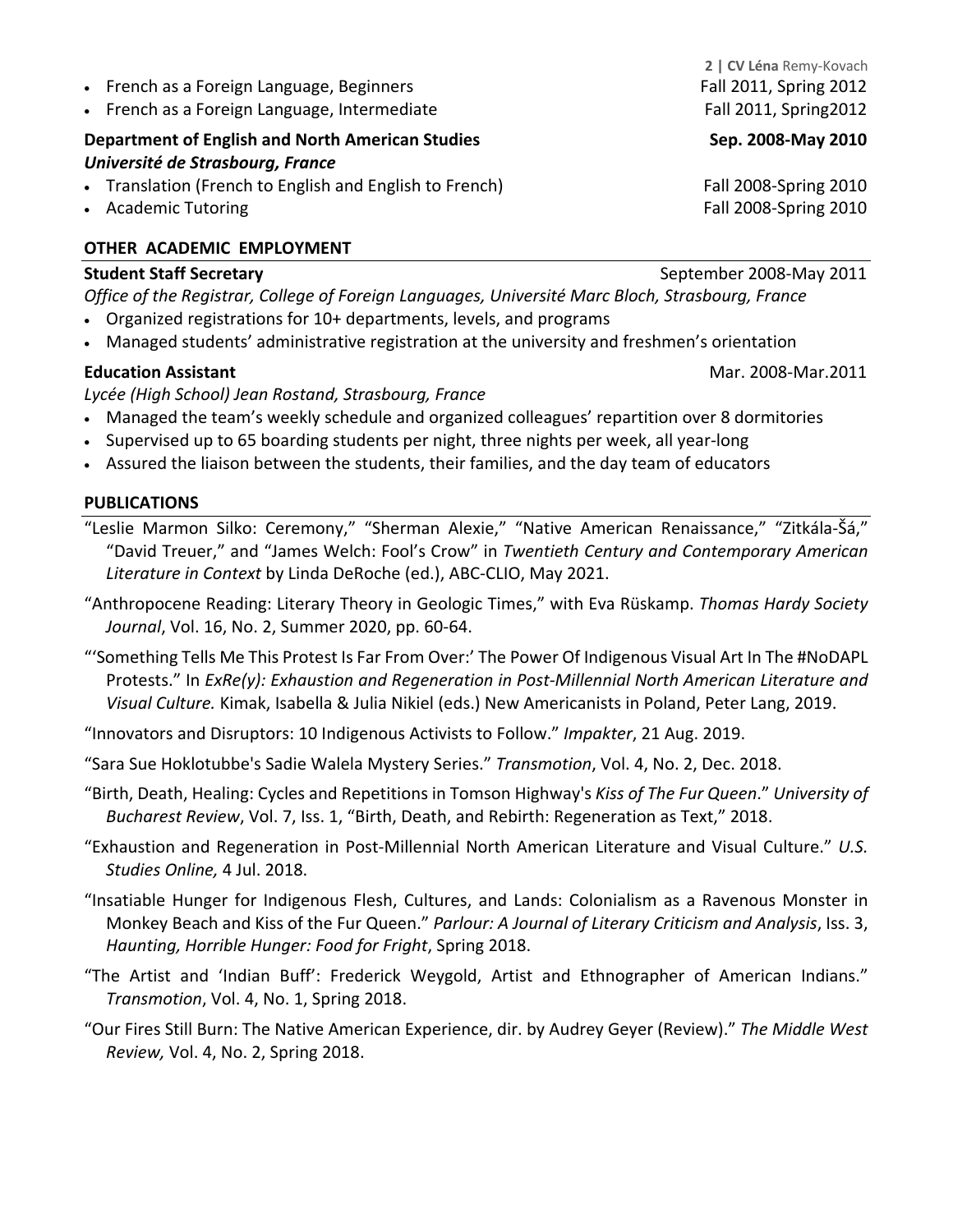#### **FORTHCOMING PUBLICATIONS**

- "Do You Have a Little Native American in Your Story?" in *I'm Already Dead: Essays on The CW's iZombie and Vertigo's iZOMBIE* by Ashley Szanter and Jessica K. Richards (eds.) McFarland Publishing.
- "The Commodification of The Windigo, a Traditional Algonquian Monster, In The Television Series *Supernatural*" in *Monsters with a Thousand Faces: Adaptations of Literary Horrors* by Joseph J. Darowski and John Darowski (eds.), University of Michigan Press.
- "Rosalyn LaPier's *Invisible Reality: Storytellers, Storytakers, and the Supernatural World of the Blackfeet*." *The American Indian Quarterly*.
- "Elisabeth Bouzonviller: *Louise Erdrich, métissage et écriture, histoires d'Amérique.*" *RANAM, Recherches anglaises et nord-américaines*. Presses Universitaires de Strasbourg.

#### **GUEST LECTURES**

- "Outside in the Academy: Building Interdisciplinary Peer Support and Carrying the Burden of the Academia." *Who's Afraid of the Humanities?* with Thilini Prasadika, Podcast, Episode 6, 19 Sep. 2020
- "Warriors Then and Now: Native American Women in American Politics." *Running in 2020: Women Rising & the American Politics of Change*, Albert-Ludwigs-Universität Freiburg, Germany, 30 Jun. 2020.
- "Doing Research In and With First Nation Communities." *Trends and Methodology of North American Research*, University of Helsinki, Finland, 27 Mar. 2020. Postponed due to COVID-19.
- "Cinema as a Strategy for Healing in Recent Short Films by Students at the IAIA (Institute of American Indian Arts in Santa Fe.)" *Indigenous Arts Circle: "Moving Image,"* University of Helsinki, Finland, 25 Mar. 2020. Postponed due to COVID-19.
- "Eighteenth-Century Views of Native Americans." *Ideologies and Religions: Thomas Jefferson and the Enlightenment's Concept of Nature, Political Ideology, and Progress*, University of Helsinki, Finland, 24 Mar. 2020. Postponed due to COVID-19.
- "Studying Around the World." *The Ph.D. Life with Joseph Krause*, Podcast, Episode 004, 11 Feb. 2019.
- "Windigos, Wingigog and Windikouk." *Myth Reading Group*, Centre for Myth Studies, University of Essex, England, 31 Oct. 2018.

#### **CONFERENCE PRESENTATIONS**

- "'The Only Color the Spirits Can See:' Red in Artistic Installations Memorializing Missing and Murdered Indigenous Women and Girls." *Couleurs et cultures*, Université de Haute-Alsace, France, 13-15 Apr. 2021.
- "Creating and Maintaining Support for Students' Mental Health during Online Teaching." *52nd NeMLA Convention,* Philadelphia, USA, 11-14 Mar. 2021.
- "Strategies for Healing and Survivance in Contemporary Indigenous Wonderworks." #ECRvcon: *First Early Career Researchers' Virtual Conference*, Minerva Center for the Rule of Law Under Extreme Conditions, University of Haifa, Israel, 24 Sep. 2020.
- "The Power of Indigenous Visual Art in the #NoDAPL Protests." *Sosiologipäivät 2020/Sociology Days 2020,* Lapinyliopisto/University of Lapland, Finland, 26-27 Mar. 2020. Postponed due to COVID-19.
- "'Finding Direction:' Strategies for Healing in Indigenous Dystopian Wonderworks." EUCOR Tri-national Ph.D. & M.A. Conference, Université de Strasbourg, France, 3-4 Apr. 2020. Postponed due to COVID-19.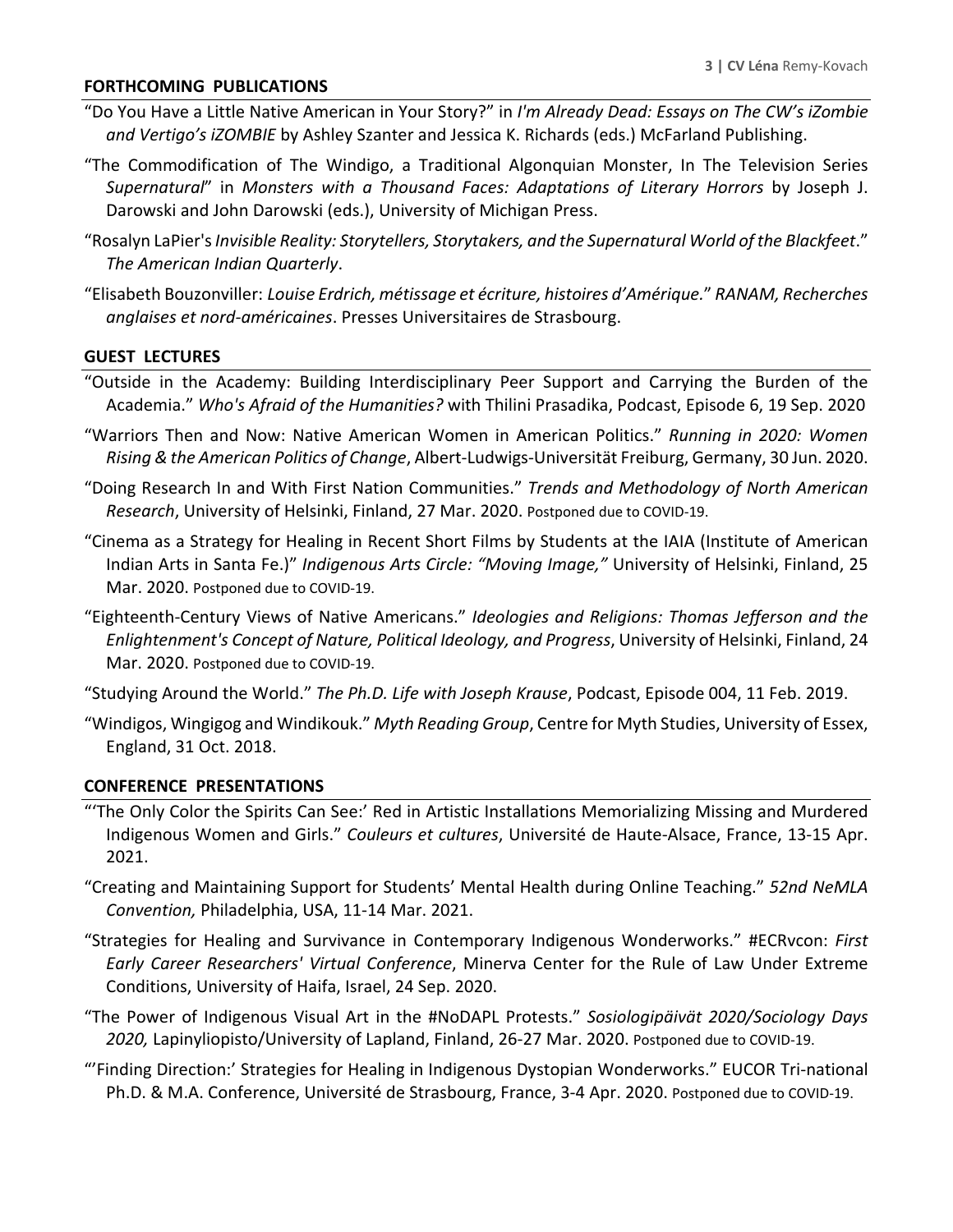- "'Remember, Resist, Redraw:' The Power of Indigenous Visual Art in Pipeline Protests." *Narratives of (Un)sustainability: Assessing U.S. Oil Culture,* Université de Lausanne, Switzerland, 27-28 Sep. 2019.
- "Reversing the Tropes in Drew Hayden Taylor's *Night Wanderer*: Colonial Vampirism and Land as Redemption." Popular Culture Association National Conference*,* Washington D.C., U.S.A., 19 Apr. 2019. Award for Most Original Content.
- "'Myth vs. Evidence: Your Choice,' or Intergenerational Trauma as Propaganda." 50th Anniversary Northeastern MLA Convention*,* Washington D.C., U.S.A., 23 Mar. 2019.
- "We Don't Cross the Border, It's the Border That Crosses Us." *Negotiating, Subverting, Reconfiguring Borders in the English-Speaking World,* Université de Strasbourg, France, 5 Oct. 2018.
- "'Something Tells Me This Protest is Far From Over:' The Power of Indigenous Visual Art in the #NoDAPL Protests." *Exhaustion and Regeneration in Post-Millennial North-American Literature and Visual Culture,* Maria Curie-Sklodowska University, Poland, 10 May 2018.
- "Performance and Activism: Environmental and Cultural Action, From Local Narratives to Global Contexts." 32nd European Association for American Studies and 63rd British Association for American Studies Conference, King's College London, England, 4 Apr. 2018.
- "'Something Tells Me This Protest is Far From Over:' The Power of Indigenous Visual Art in the #NoDAPL Protests." *Precarious Representations*, Albert-Ludwigs-Universität Freiburg, Germany, 13 Jan. 2018.
- "Birth, Death, Healing: Cycles and Repetitions in Tomson Highway's *Kiss of the Fur Queen.*" 19th Annual International Conference of the English Department, University of Bucharest, Romania, 10 Jun. 2017.
- "The Algonquian Windigo as an Allegory of On-Going Colonial Violence in Recent Indigenous Gothic Fiction." *Transnational Monstrosity in Popular Culture*, York St John University, England, 3 Jun. 2017.

#### **PUBLIC OUTREACH & COMMUNITY INVOLVEMENT**

| Peer-Reviewer                                                                                     | Spring 2020-Present |
|---------------------------------------------------------------------------------------------------|---------------------|
| The Turtle Island Journal of Indigenous Health (TIJIH)                                            |                     |
| Volunteer, Organizing Team                                                                        | February 2020       |
| Indianer Inuit Nordamerika Film Festival, Germany                                                 |                     |
| Reader                                                                                            | Fall 2019-Present   |
| Kids' Story Time, Carl Schurz Haus American Library, Germany                                      |                     |
| Student Mentor Sep. 2017-Present                                                                  |                     |
| Albert-Ludwigs-Universität Freiburg, Germany                                                      |                     |
| Secretary for students with disabilities                                                          | Jun. 2014-Aug. 2015 |
| Carleton University, Canada                                                                       |                     |
| President of the Francophone Club                                                                 | Aug. 2013-Aug. 2015 |
| Carleton University, Canada                                                                       |                     |
| Research Intern                                                                                   | Spring-Summer 2012  |
| Interinstitutional Center for Indigenous Knowledge (ICIK), The Pennsylvania State University, USA |                     |
| Volunteer at cultural events organized by local Indigenous communities                            | Aug. 2011-Jun. 2016 |
| State College, U.S.A., Bemidji, U.S.A., and Ottawa, Canada                                        |                     |
| Campus guide for students with disabilities                                                       | Sep. 2008-Aug. 2010 |
| Université de Strasbourg, France                                                                  |                     |